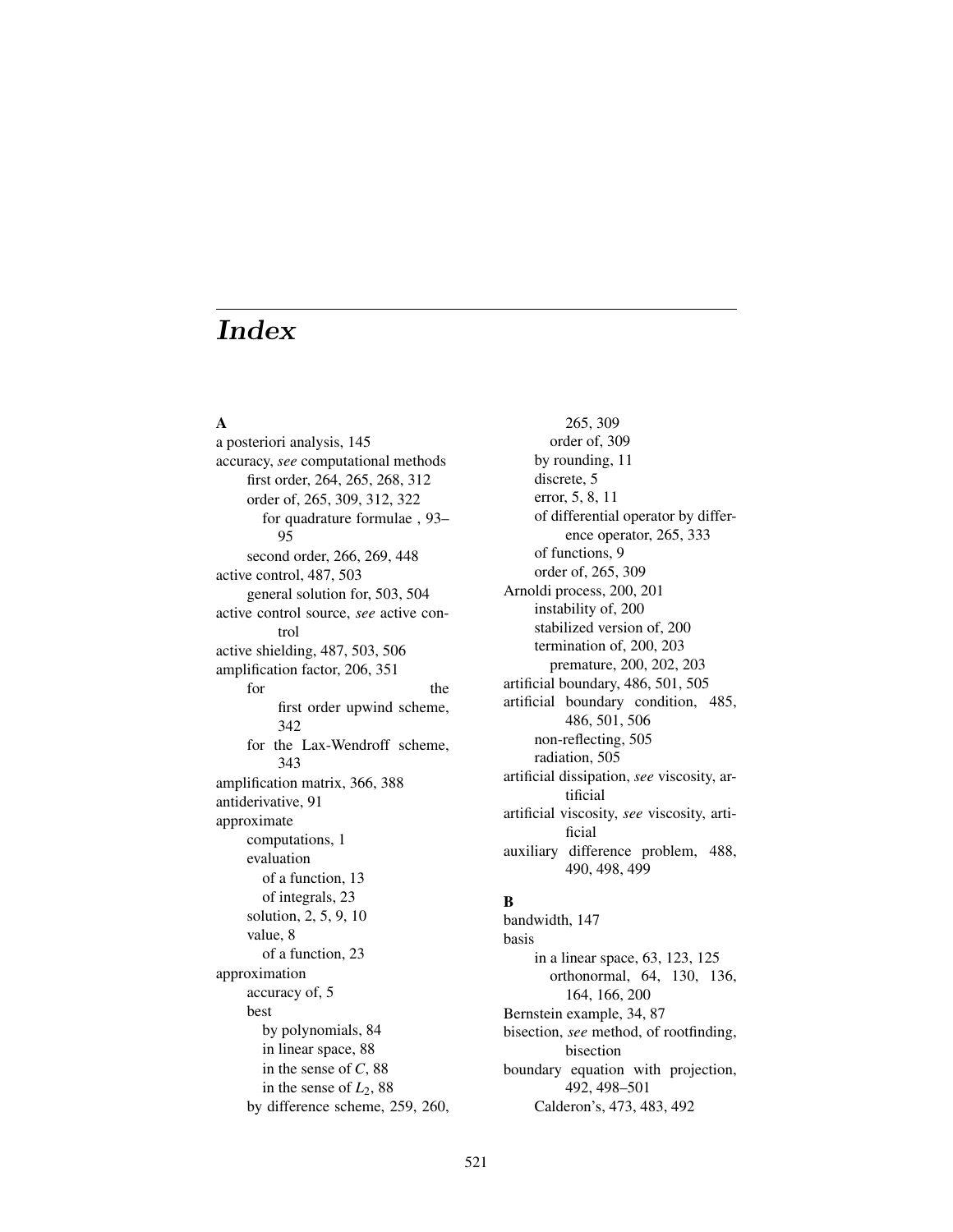$\mathbf C$ Cauchy type integral, 483, 497 CFL condition, 318, 319 CFL number, 318 characteristics, *see* equation, Burgers, characteristics of intersection of, 431, 438 method of, *see* method, of characteristics Chebyshev polynomials, 76 orthogonality of, 103 roots of, 77 stability of computation of, 79 Cholesky factorization, *see* factorization, Cholesky chord method, *see* method, of rootfinding, chord component, 121, 124 computational methods, 3, 12–18 characteristics of, 3 accuracy, 3, 13 convergence, 18 operation count, 3, 14 stability, 14 storage requirements, 3 comparison of, 13–18 by convergence, 18 by efficacy, 14 by stability, 14–15 in accuracy, 13 parallelization of, 3, 18 condition at the discontinuity, *see* discontinuity, condition at condition number, 133 as a characteristic of  $Ax = f$ , 137 geometric meaning of, 135 of a linear operator, 134 of a linear system, 134 of a matrix, 134 of a matrix with diagonal dominance, 139 of a self-adjoint operator, 136 of rootfinding problem, 232 conditioning, 3, 6, 16, 17

ill conditioned problems, *see* problem, ill conditioned of interpolating polynomial, 32– 33 of linear systems, 133 of rootfinding problem, 232 well conditioned problems, *see* problem, well conditioned conservation law, 427, 428 integral form of, 427, 428 consistency of approximating operator equation, 321 of finite-difference scheme, *see* finite-difference scheme, consistency of contact discontinuity, 427 contraction, 238 coefficient, 238 sufficient condition for, 240 contraction mapping principle, 239 convergence of finite element method, *see* finite elements, convergence of of finite-difference scheme, *see* finite-difference scheme, convergence of of finite-difference solution, *see* finite-difference solution, convergence of of Fourier series, *see* series, Fourier, convergence of of interpolating polynomials, 34, 83, 86 on Chebyshev grid, 77, 80, 87 of iterative method a necessary and sufficient condition for, 178, 182 a sufficient condition for, 175 first order linear stationary, 175, 178 fixed point, *see* fixed point iteration, convergence of Gauss-Seidel, 177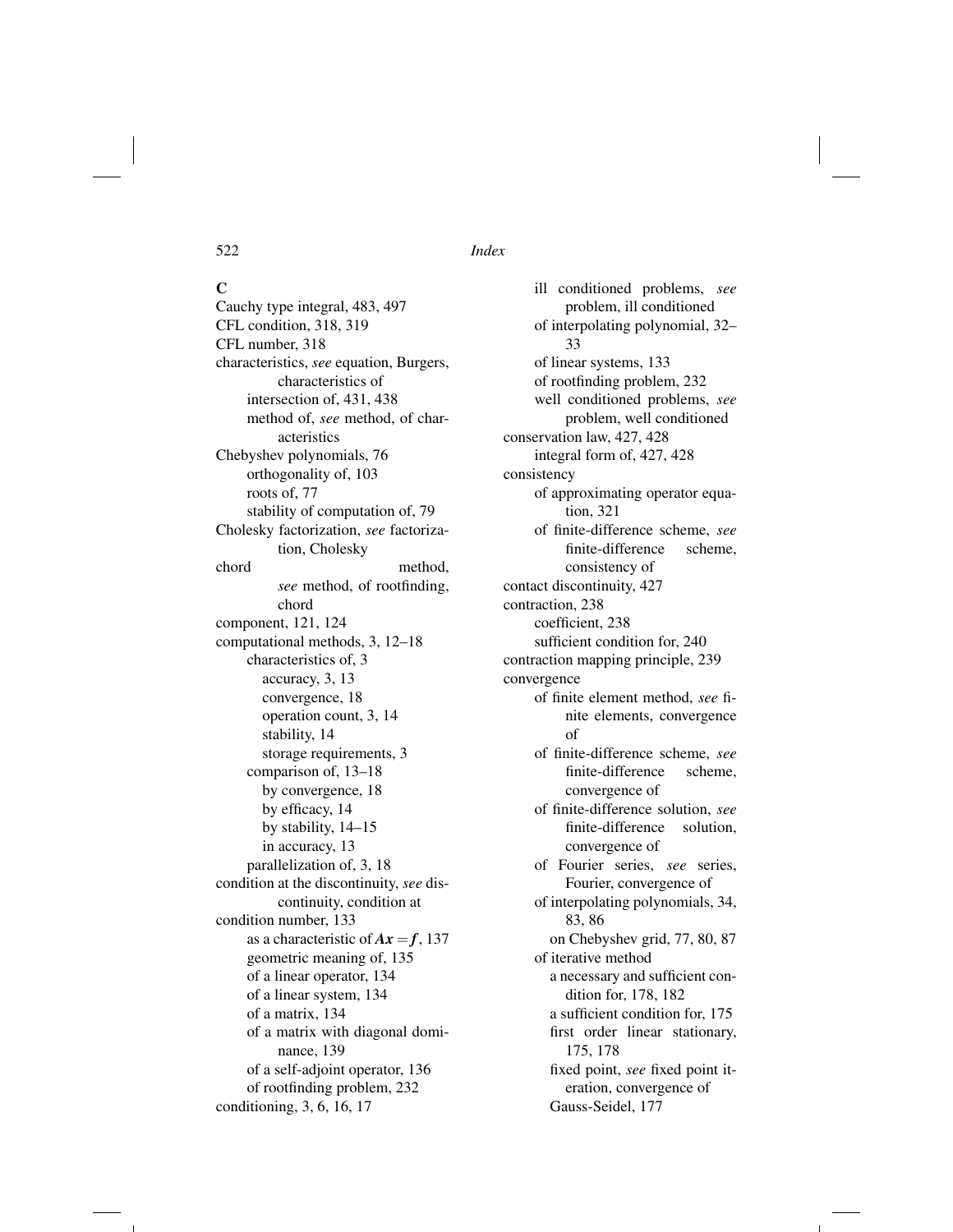Jacobi, 176 Richardson, 182 with a self-adjoint iteration matrix, 181 of local splines, 47 with derivatives, 47 of Newton's method, 236, 292 quadratic, 236, 243–245 of nonlocal splines, 53 with derivatives, 53 of piecewise polynomial interpolation, 41 for derivatives, 41 of solutions to approximate operator equations, 321 of the chord method, 235 of the method of bisection, 234 of the secant method, 235 of trigonometric interpolation, 61, 71 spectral of adaptive finite elements, 469 of Fourier method for a differential equation, 306 of Gaussian quadratures, 106, 107 of Newton-Cotes quadratures for periodic functions, 97 of trigonometric interpolation, 73 convex domain, 241 convolution, 476 Courant number, 318 Courant, Friedrichs, and Lewy condition, 318 Cramer's rule, 119

## D

diagonal dominance, *see* matrix, with diagonal dominance difference central, 262, 265, 447 divided, 26–27, 45 forward, 262

quotient, *see* quotient, difference discontinuity, 431 condition at, 432 formation of, 431, 433 of the first kind, 431, 433, 454 tracking of, 439 trajectory of, 432 discretization, 3, 4 comparison of methods, 5 of a boundary value problem, 5 of a function, 4 by table of values, 4 of derivatives, 4 dispersion, 341 of the first order upwind scheme, 342 of the Lax-Wendroff scheme , 343, 344 dispersion relation, 341 for the the state of  $\mathbf{r}$ first order upwind scheme, 342 for the Lax-Wendroff scheme, 343 dispersionless propagation of waves, 342 domain of dependence continuous, 318 discrete, 318 dot product, 63 double precision, *see* precision, single Duhamel principle, 365

## E

elimination Gaussian, 140 computational complexity of, 145, 152 standard, 141 sufficient condition of applicability, 142 with pivoting, 154 with pivoting, complexity of, 155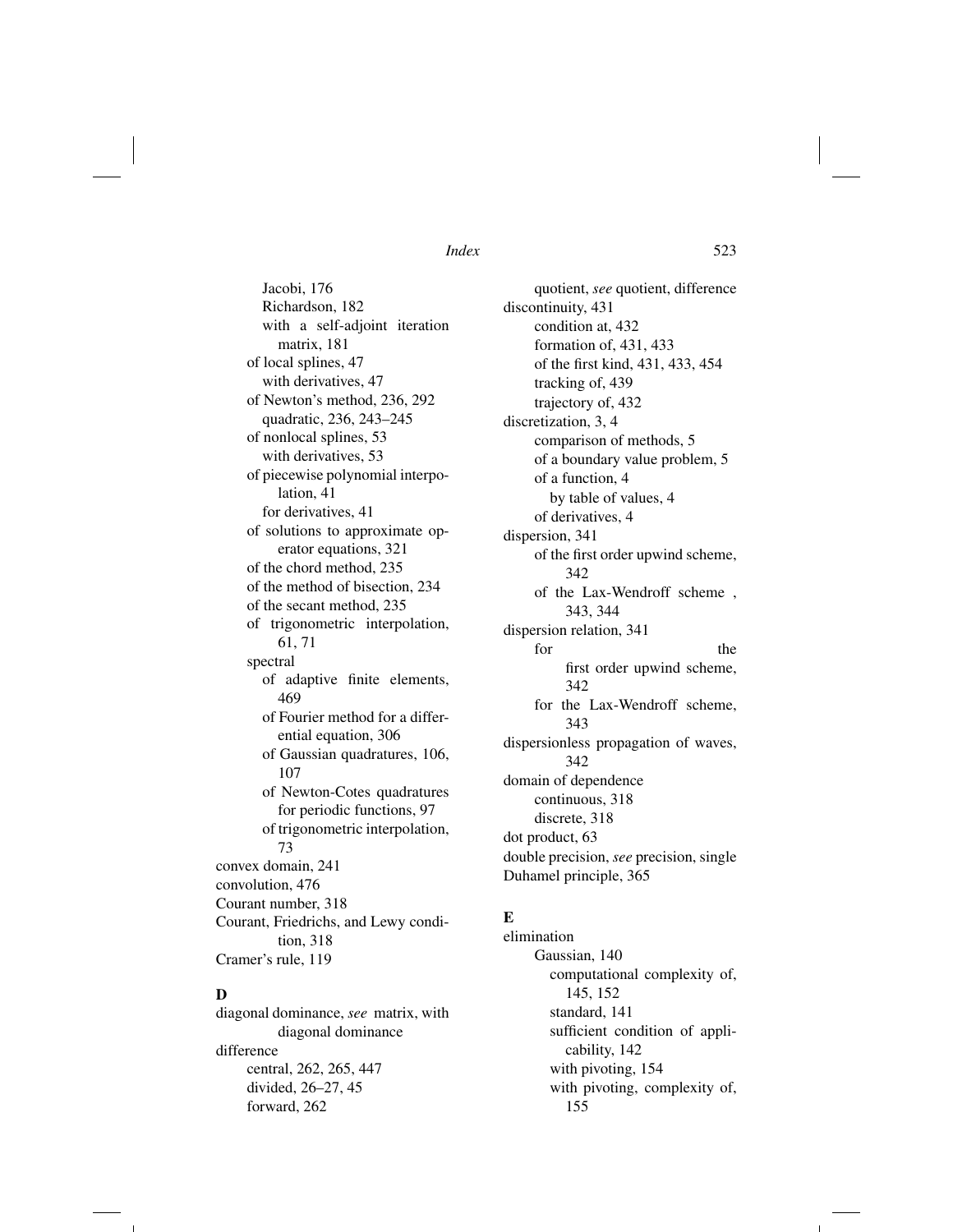tri-diagonal, 51, 145, 255, 276, 291 computational complexity of, 146 cyclic, 52, 148 cyclic, complexity of, 149 elliptic boundary value problem, *see* problem, boundary value, elliptic equation, *see* equation, elliptic operator, *see* operator, elliptic energy estimate, 402 for a constant-coefficient equation, 403 for a finite-difference scheme, *see* finite-difference scheme, energy estimate for for a variable-coefficient equation, 404 with inhomogeneous boundary condition, 405 entropy condition, 436 equality Parseval, 167, 363 equation boundary, with projection, *see* boundary equation with projection Burgers, 428 characteristics of, 430 divergence form of, 441 Calderon, *see* boundary equation with projection, Calderon's d'Alembert, 348, 358 difference, 78 elliptic, 121, 445–470 with variable coefficients, 187, 445 Fredholm integral of the second kind, 477 heat, 325, 330, 356 homogeneous, 346 nonlinear, 370 two-dimensional, 358

Helmholtz, 460, 478, 481 Lagrange-Euler, 457 Laplace, 475, 485, 498 linear algebraic, 120 Poisson, 121, 205, 332, 445, 446, 454, 476, 481, 484 system of acoustics, 326, 360 Lame, 481 linearized Euler, 481 Maxwell, 481 Stokes, 479, 481 wave, 348, 358 error, 3, 8 asymptotic behavior for interpolation, 41 estimate, 9, 38, 39 for algebraic interpolating polynomials, 86 for Chebyshev iteration, 195 for conjugate gradients, 196 for first order linear stationary iteration, 176, 180 for fixed point iteration, 238 for Gaussian quadrature, 105 for local splines, 46 for nonlocal splines, 53 for quadrature formulae, 92 for Richardson iteration, 185 for Simpson's formula, 98, 99 for spectral method, 305 for the method of bisection, 234 for trapezoidal rule, 94 for unavoidable error, 40–42 of algebraic interpolation on Chebyshev grid, 77, 78 of finite-difference solution, *see* finite-difference solution, error of of iteration, 175, 179, 182 of piecewise polynomial interpolation, 35–38 for derivatives, 39 multi-dimensional, 58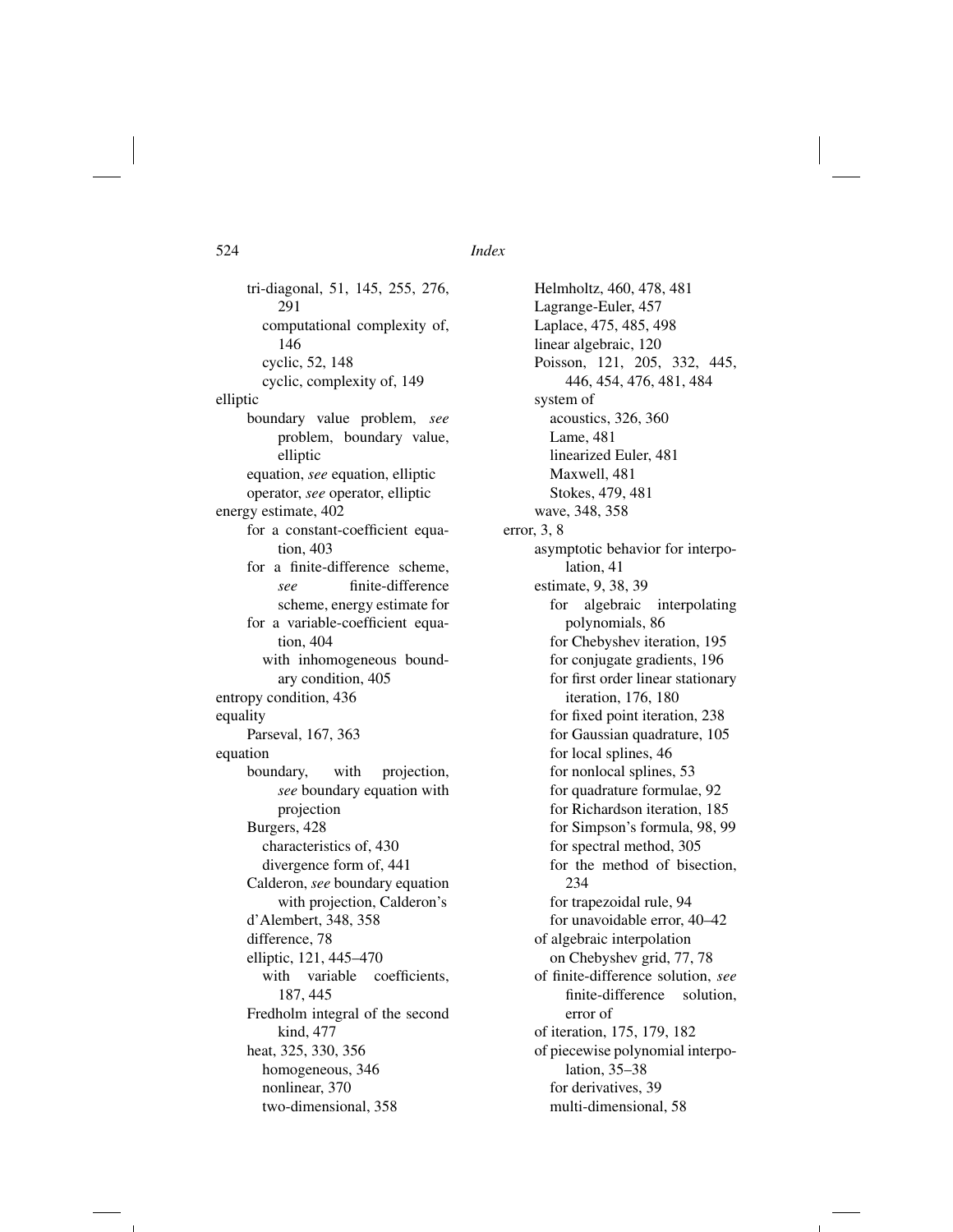of Taylor formula, *see* remainder, of Taylor formula of the computational method, 8, 10 of trapezoidal rule, 278 of trigonometric interpolation , 61, 68 order of, 322 phase, 341–343 minimization of, 343 relative, 15, 281 round-off, 8, 10–11, 278–279 truncation, 259, 261, 309, 448 magnitude of, 262–264 unavoidable, 8–10, 42, 87 due to uncertainty in the data, 8–10

## F

factorization *LU*, 151 *QR*, 217 relation to Cholesky, 218 Cholesky, 153 complexity of, 153 family of matrices, 366, 388 stability of, 366, 388 family of operators, 389, 391 behavior of the powers  $\mathbf{R}_h^p$ , 394 spectrum of, 385, 391, 411 computation using Babenko-Gelfand procedure, 397– 402 uniform boundedness of powers, 387 fan, 435, 443 fast Fourier transform (FFT), 169, 171 Favard constants, 85 finite elements adaptive, 468 basis for, 465 convergence of, 466–469 optimal, 467 spectral, 469

method of, *see* method, finite element piecewise linear, 465 finite-difference scheme, 251, 255, 308 A-stable, 281 conditionally, 282 unconditionally, 282 accuracy of, *see* accuracy, order of backward Euler, 271 canonical form of, 386 central difference, 333 conservative, 441, 442 consistency of, 259, 261, 309 consistent, 309, 310 convergence of, 257, 259, 273, 308 order of, 259, 308 convergent, 256, 277, 309 Crank-Nicolson for ordinary differential equations, 270 for partial differential equations, 373 dispersion of, *see* dispersion dissipation of, 372 artificial, *see* viscosity, artificial divergent, 271 energy estimate for constant coefficients, 407 inhomogeneous boundary conditions, 409 variable coefficients, 408 evolution-type, 385 explicit, 270, 285, 311 explicit central, 354 first order downwind, 329 instability of, 353 first order upwind, 329 Babenko-Gelfand stability of, 382–384 dispersion of, *see* dispersion, of the first order upwind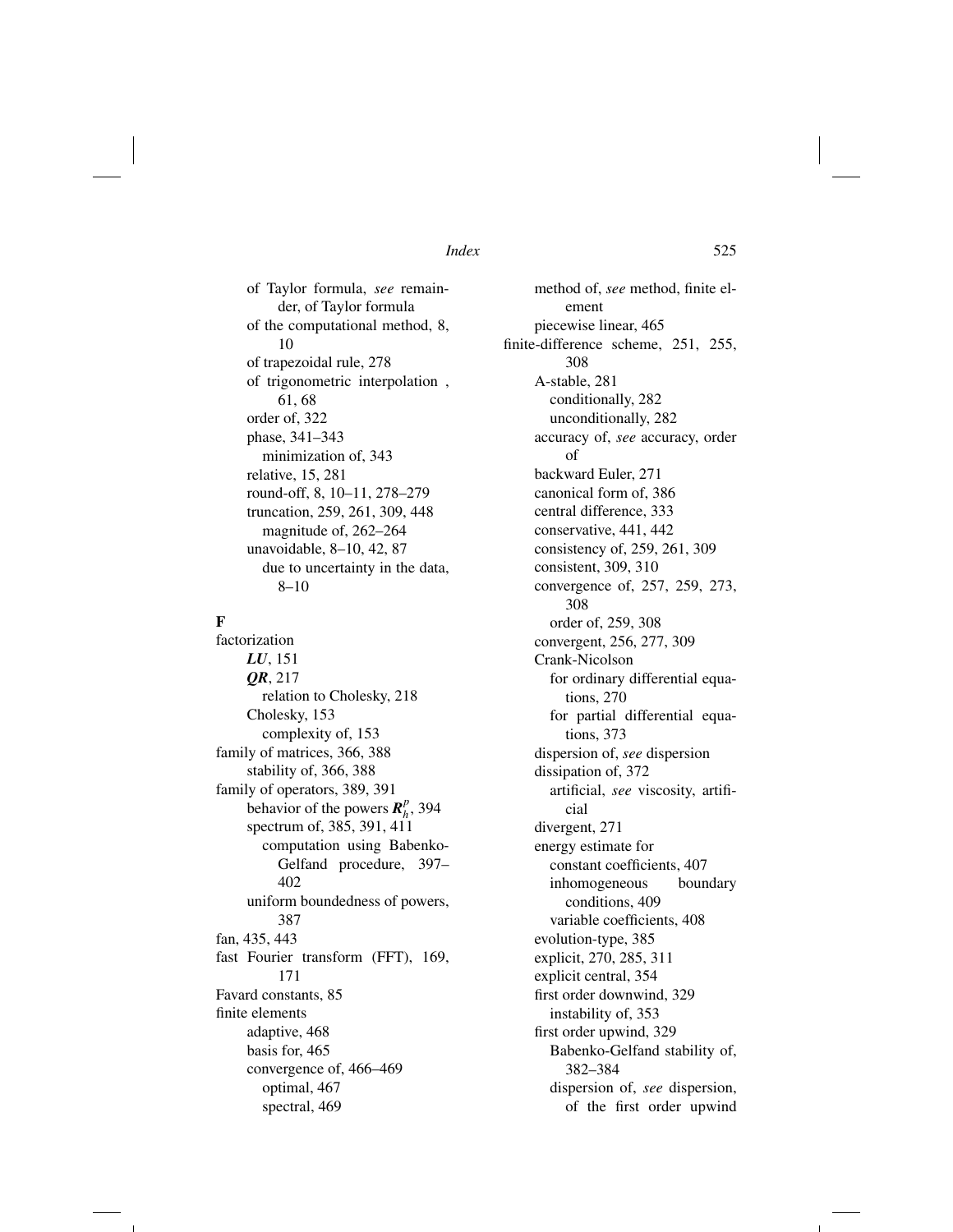scheme dissipation of, 373 for initial boundary value problem, 382, 385 von Neumann stability of, 351 for an integral equation, 277 stability of, 278 for systems, 286 for the heat equation, 330 Babenko-Gelfand stability of, 380–381 explicit, 331, 356, 423 implicit, 147, 331, 357, 426 on a finite interval, 377 two-dimensional, 358 weighted, 367 with variable coefficients, 369 for the Laplace equation stability of, 447, 448 for the Poisson equation, 122 forward Euler, 269, 284, 344 convergence of, 276 for systems, 287 stability of, 276 Godunov, 442 Heun, 270 implicit, 270 implicit central, 368 implicit downwind, 368 implicit upwind, 368 instability of, 320 Lax-Friedrichs, 345 von Neumann stability of, 355 Lax-Wendroff, 339, 343, 345, 353 Babenko-Gelfand stability of, 418 dispersion of, *see* dispersion, of the Lax-Wendroff scheme dissipation of, 373 for acoustics system, 361 for inhomogeneous equation, 347 von Neumann stability of, 354

leap-frog, 329, 345 Kreiss stability of, 410–418 von Neumann stability of, 356 linear, 282 multi-step, 282 single-step, 282 stability of, 283 MacCormack, 345 monotone, 347 non-dissipative, 372 order of accuracy, *see* accuracy, order of predictor-corrector , 270, 344, 444 Runge-Kutta, 284, 344 for second order equation, 288 fourth order, 285 second order, 285 saturation of, 293–300 spectrum of for Cauchy problem, 351–361 for initial boundary value problem, 379–385 stability constants, 280–281 stability of, 260, 272, 312, 448 "almost" sufficient condition in terms of the spectrum of a family of operators, 395 as energy estimate, 409 as uniform boundedness of  $R_h^p$ , 387 Babenko-Gelfand criterion, 379 for initial boundary value problems, 377–418 for linear equations, 273, 312 for nonlinear equations, 273, 312 Godunov-Ryaben'kii necessary condition, 391 in *C*, 362 in *l*2, 362 Kreiss necessary and sufficient condition, 416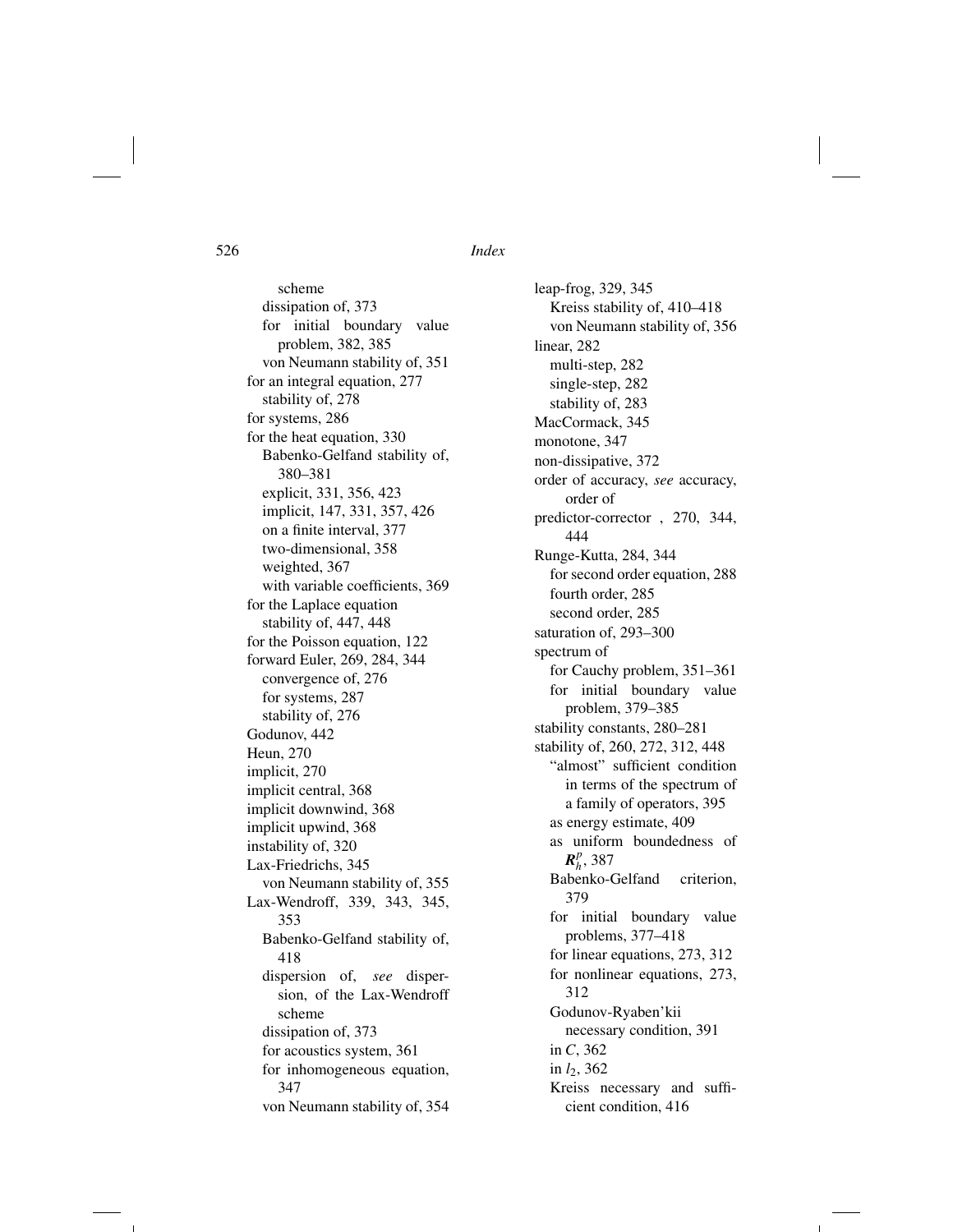spectral condition for Cauchy problems, 351 spectral condition for initial boundary value problems, 389 spectral theory, 283, 351 sufficient conditions in *C*, 362 unconditional, 422, 426 von Neumann analysis of, 349 von Neumann condition of, 352 with respect to initial data, 350 stable, 309 stencil of, 122, 293, 324, 330, 332, 425 five-node, 333, 484 four-node, 337, 339, 341, 422 three-node, 334, 341 finite-difference solution convergence of, 258, 308 rate of , 259, 273, 308, 314, 322 error of, 259, 308 characterization by grid dimension, 322 characterization by grid size, 322 order of, 259, 308 to an integral equation convergence of, 278 fixed point, 237, 239 fixed point iteration, 237–242 convergence of, 237 sufficient condition for, 239 flux, 441 evaluation of, 443 by solving a Riemann problem, 444 FOM, 200 formula first Green's, 455 Green's, 479 Hopf, 436 Newton-Cotes, 97

Newton-Leibniz, 91 quadrature, 23, 91, 92 error of, *see* error, estimate, for quadrature formulae Gaussian, *see* Gaussian quadrature second Green's, 455 Simpson's, 93, 98 saturation of, 101 Taylor, 10, 14, 100, 232, 262, 266, 285, 327, 447 error of, *see* remainder, of Taylor formula remainder of , *see* remainder, of Taylor formula frequency, 341 function, 23 absolutely integrable, 87 indicator, 486 Lipshitz-continuous, 84, 87, 107 piecewise analytic, 497 quadratic, 157 minimization of, 158 reconstruction of, 23 from table of Taylor coefficients, 23 from table of values, 23, 40 table of values of, 25, 42, 68 fundamental solution, *see* solution, fundamental

### G

Gauss nodes, *see* grid, Chebyshev-Gauss Gauss-Lobatto nodes, *see* grid, Chebyshev-Gauss-Lobatto Gaussian quadrature, 102, 105 error of, *see* error, estimate, for Gaussian quadrature exactness for polynomials of degree  $\leq 2n+1$ , 107 no saturation of, 102, 105 optimality of, 107 generalized eigenvalue, 416 GMRES, 200, 217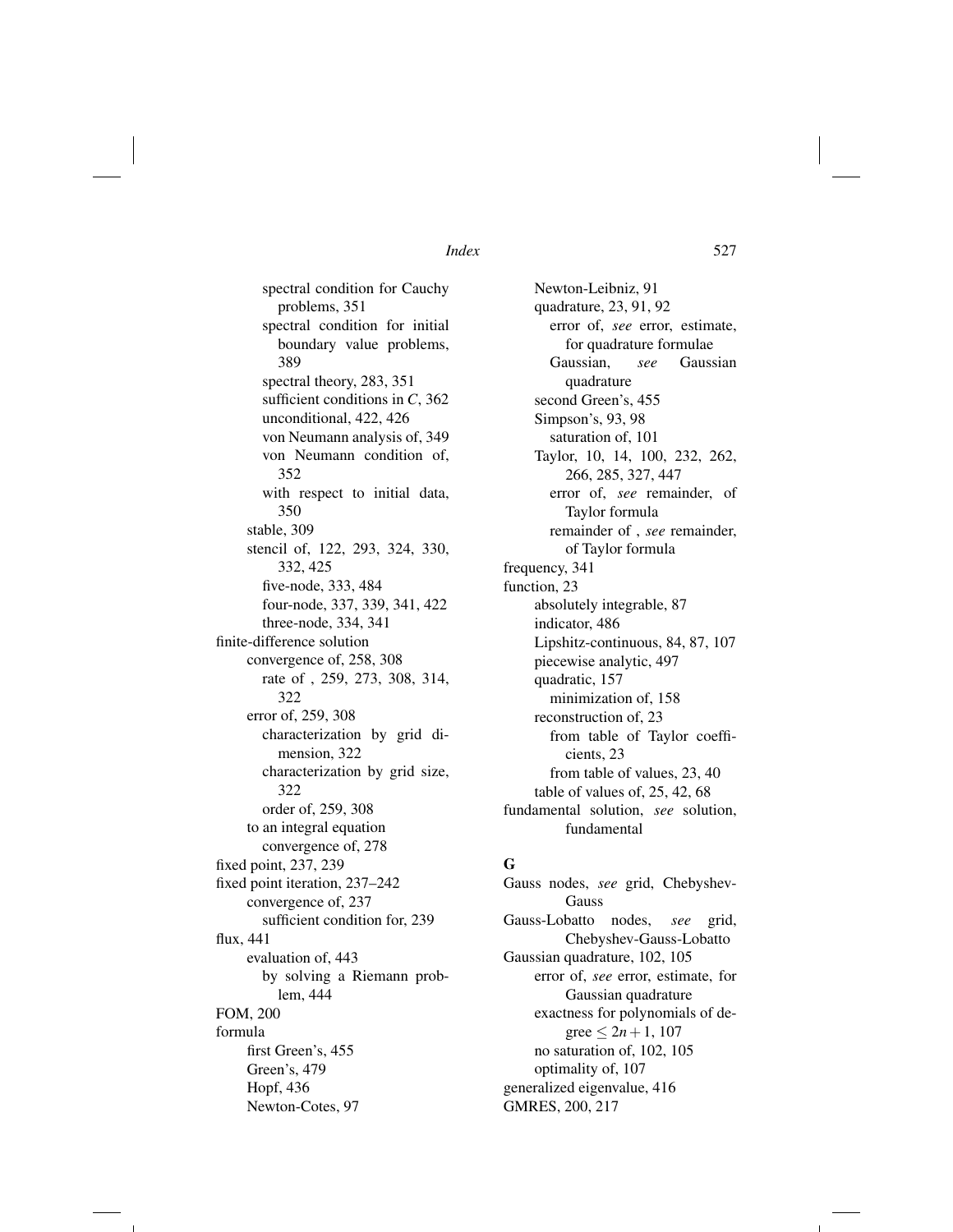I

instability of, 204 Gram-Schmidt orthogonalization, 200, 218 stabilized, 219 Green's function free-space, *see* solution, fundamental grid, 5, 9 adaptation of, 256 Cartesian, 57, 122, 205, 310, 328, 447, 484 Chebyshev, 33, 62, 77, 79, 87 Chebyshev-Gauss, 77, 102, 103 Chebyshev-Gauss-Lobatto, 80, 102, 103 dimension of, 256 equally spaced, *see* grid, uniform finite element, 464 finite-difference, 251, 254, 308 for quadrature formulae, 92 nonuniform, 102, 255 rectangular, 57, 167 refinement of, 41, 47 local, 53, 59 size, 38, 255 structured, 57 triangular, 59, 464 uniform, 33, 40, 57, 61, 62, 93, 122, 167, 205, 254, 257, 258, 261, 277, 284, 310, 447, 484 unstructured, 57, 59, 464 grid boundary, 490, 501 grid function, 123, 127, 165, 251, 254, 488–504 even, 66 norm of, *see* norm, of a grid function odd, 66 piecewise regular, 493, 495 two-valued, 493 vector, 366

ill-posedness, 18 improper integrals computation of, 108 by change of variables, 110 by combined analytical/numerical methods, 108 by regularization, 109, 110 by splitting, 108, 109 using integration by parts, 108 inequality Bessel, 69 Cauchy-Schwarz, 70, 127 Friedrichs, 457 Jackson, 84 Lebesgue, 85 triangle, 126 initial guess, 173, 174 inner product, 63, 126, 409 instability, 14–15 due to the loss of significant digits, 16, 17 of finite-difference scheme, *see* finite-difference scheme, instability of of iterative method, *see* method, iterative, instability of interpolating polynomial, 25 algebraic, 25 comparison of different forms, 31 conditioning of, 32–33 convergence of, 34 divergence of, 34 existence of, 25–26 Lagrange form of, 26, 31 Newton form of, 27, 31 on Chebyshev grid, 77, 79 sensitivity to perturbations, 32 uniqueness of, 25–26 trigonometric, 61, 62, 72 convergence of, 73 for even grid functions, 66, 73, 75 for odd functions, 301–302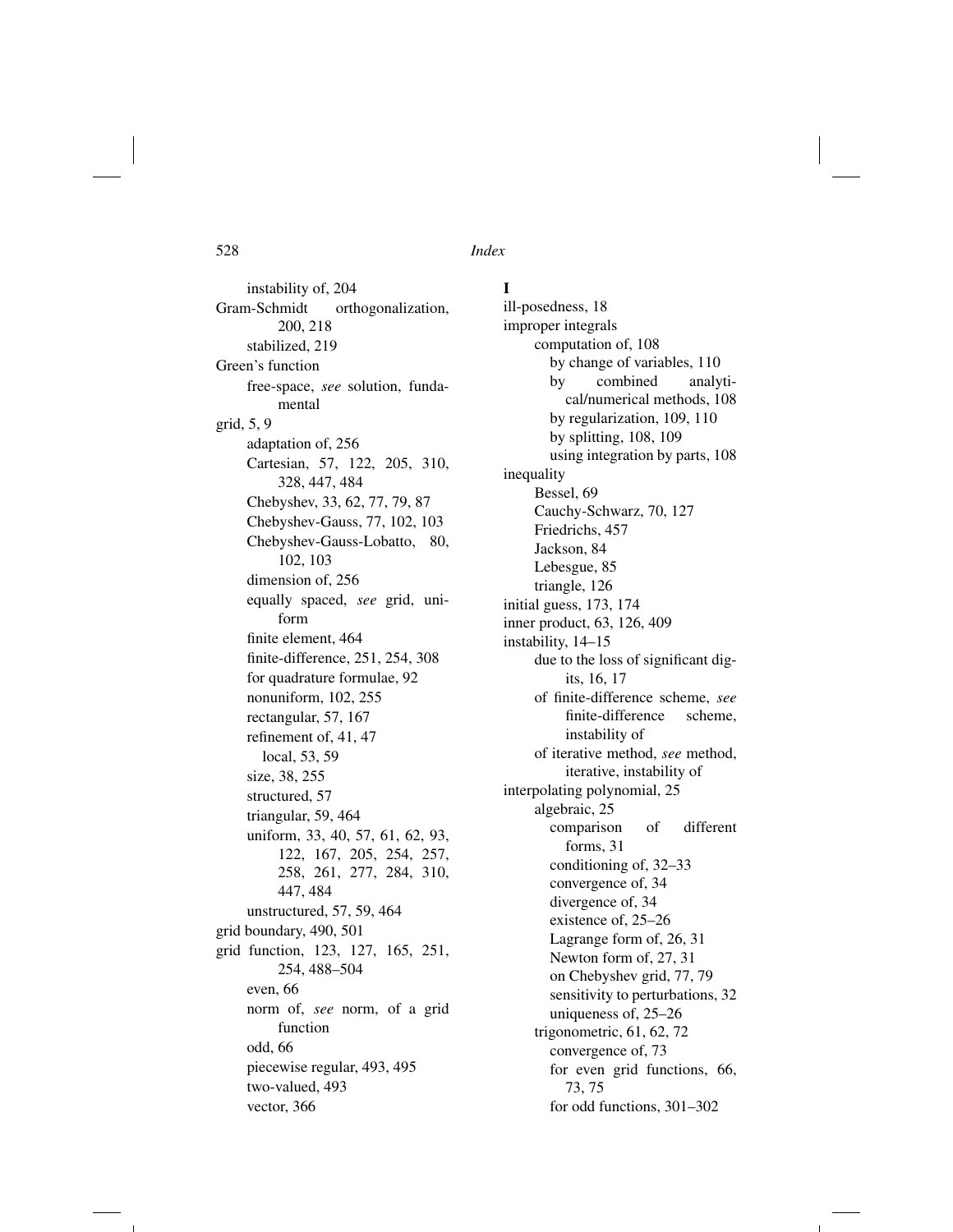for odd grid functions, 66 sensitivity to perturbations, 67 stability of, 73 interpolation, 23 algebraic, 23, 25 no saturation on Chebyshev grid, 78, 80, 87 on Chebyshev grid, 77, 79 multi-dimensional, 57–60 error estimate of, 58, 60 on structured grids, 57–58 on unstructured grids, 58–60 saturation of, 58 piecewise polynomial, 35–43 choice of degree, 40–42 convergence of, 41 error estimate of, 35–38 of derivatives, 38–39 saturation of, 42 smooth, 43 trigonometric, 23, 61 convergence of, 61, 71, 73 error estimate of, 61, 68, 72 no saturation of, 71, 73 of functions on an interval, 75 of periodic functions, 62 sensitivity to perturbations, 61, 67 interpolation grid, 33, 35, 49 effect on convergence, 87 iterate, 174 iteration, 173 convergence of, *see* convergence, of iterative method error of, *see* error, of iteration matrix, 174

## J

Jacobi matrix, *see* matrix, Jacobi Jacobian, *see* matrix, Jacobi jump, 431, 433 across the discontinuity, 432, 433 trajectory of, 432, 433

scheme, 173

velocity of, 432, 433

## K

Kolmogorov diameter, 41, 88, 467 Krylov subspace, 199 basis of, 200 iteration, *see* method, of Krylov subspaces

## L

Lebesgue constants, 32, 81, 86 growth of, 86 of algebraic interpolating polynomial, 32–33, 41, 82 on Chebyshev grid, 33, 77, 78, 80, 87 on uniform grid, 33 optimal asymptotic behavior of, 87 of trigonometric interpolating polynomial, 61, 67, 72, 73 Legendre polynomial, 224 linear combination, 63, 65, 88 linear dependence, 125 linear independence, 125 Lipshitz-continuity, *see* function, Lipshitz-continuous loss of significant digits, 15–17 LU factorization , *see* factorization, *LU*

## M

mapping contraction, *see* contraction marching, 255, 269 for tri-diagonal systems, 146 in time, *see* time marching mathematical model(s), 1–3 for small oscillations, 13 methods of analysis, 1–3 computational, 1–3 matrix banded, 146 block-diagonal, 394 condition number of, *see* condition number, of a matrix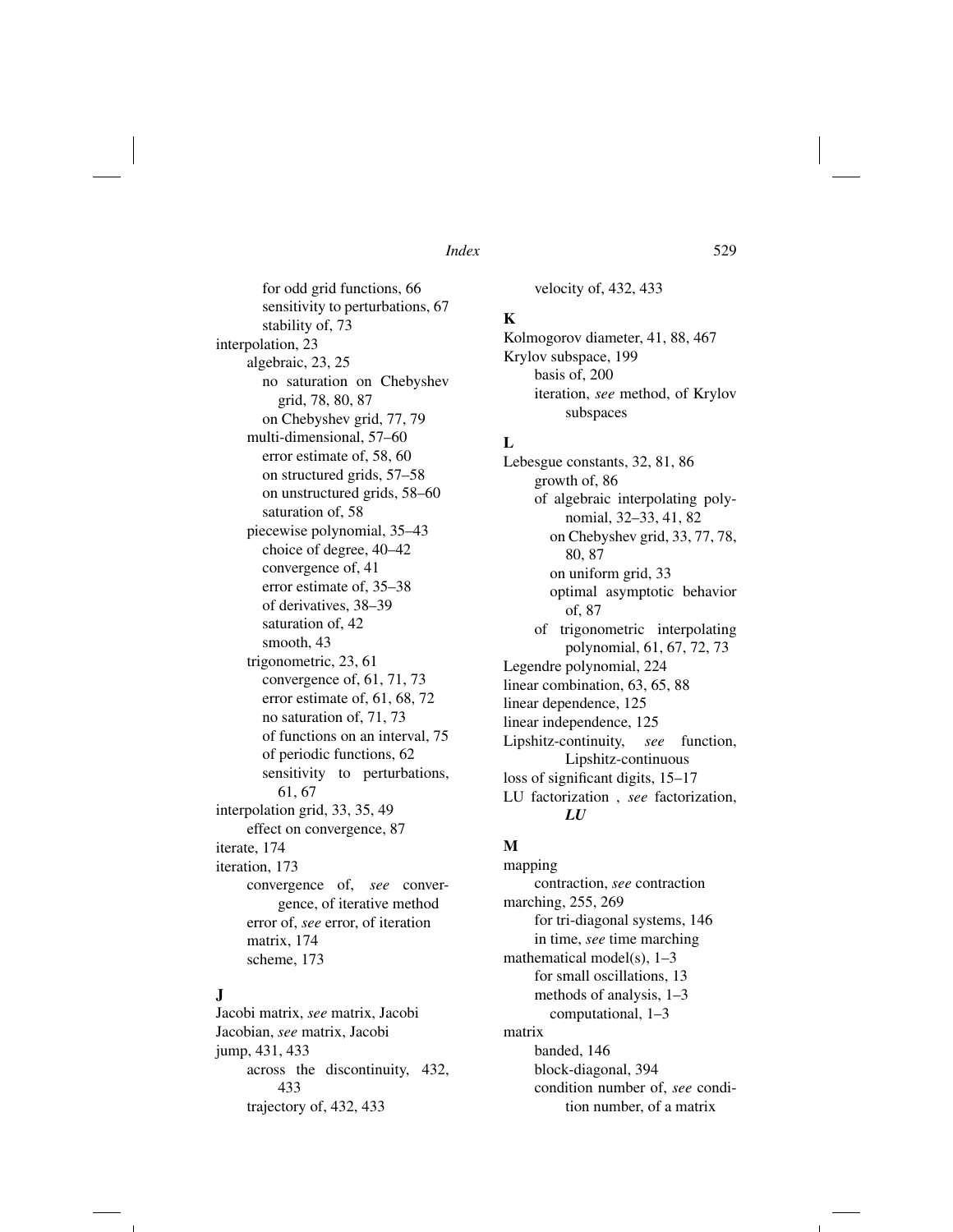conjugate, 128 diagonal, 176, 192 full rank, 215, 218 Gram, 460 Hermitian, 128 Jacobi, 241, 244, 287 kernel of, 225 lower triangular, 151 Moore-Penrose pseudoinverse, 226 computation of, 227 norm of, *see* norm, of a matrix normal, 131, 136, 366, 390 permutation, 155 rank deficient, 225 rectangular, 214 full rank, 215 SPD, 128, 153, 216–218 symmetric, 128 transposed, 128 tri-diagonal, 145 with diagonal dominance, 145 upper Hessenberg, 201 upper triangular, 151, 218 with diagonal dominance, 138, 426 estimate for condition number, 139 Gauss-Seidel iteration for, 177 Gaussian elimination for, 142 Jacobi iteration for, 176 maximum principle for differential Laplace equation, 450 for finite-difference equation  $u_t - u_x = 0$ , 315 for finite-difference heat equation, 325, 423, 426 for finite-difference Laplace equation, 449 strengthened, 452 for Godunov scheme, 443 for monotone schemes, 347

Broyden, 246 Chebyshev iterative, 194 first order, 196 second order, 195 direct, 119, 140, 162, 164, 173 with linear complexity, 146 fast multipole, 481 finite element, 453–470 convergence of, *see* finite elements, convergence of finite-difference, *see* finite-difference scheme Galerkin, 462, 465 Gauss-Seidel, 177, 188 convergence of, 177 iterative, 119, 134, 162, 173 Arnoldi, *see* FOM Chebyshev, *see* method, Chebyshev iterative error of, *see* error, of iteration first order linear stationary, 174, 178 fixed point, *see* fixed point iteration instability of, 180 multigrid, *see* multigrid of conjugate gradients, *see* method, of conjugate gradients, as an iterative method Picard, *see* Picard iteration second order linear stationary, 195, 196 stability of, 180 Jacobi, 176, 188 convergence of, 176 JOR, 178 Kholodov's of constructing schemes, 341 Lanczos, 163 Monte Carlo, 113 Newton's, 242–246, 291 convergence of, *see* convergence, of Newton's method fixed point interpretation, 243 for scalar equations, 242

method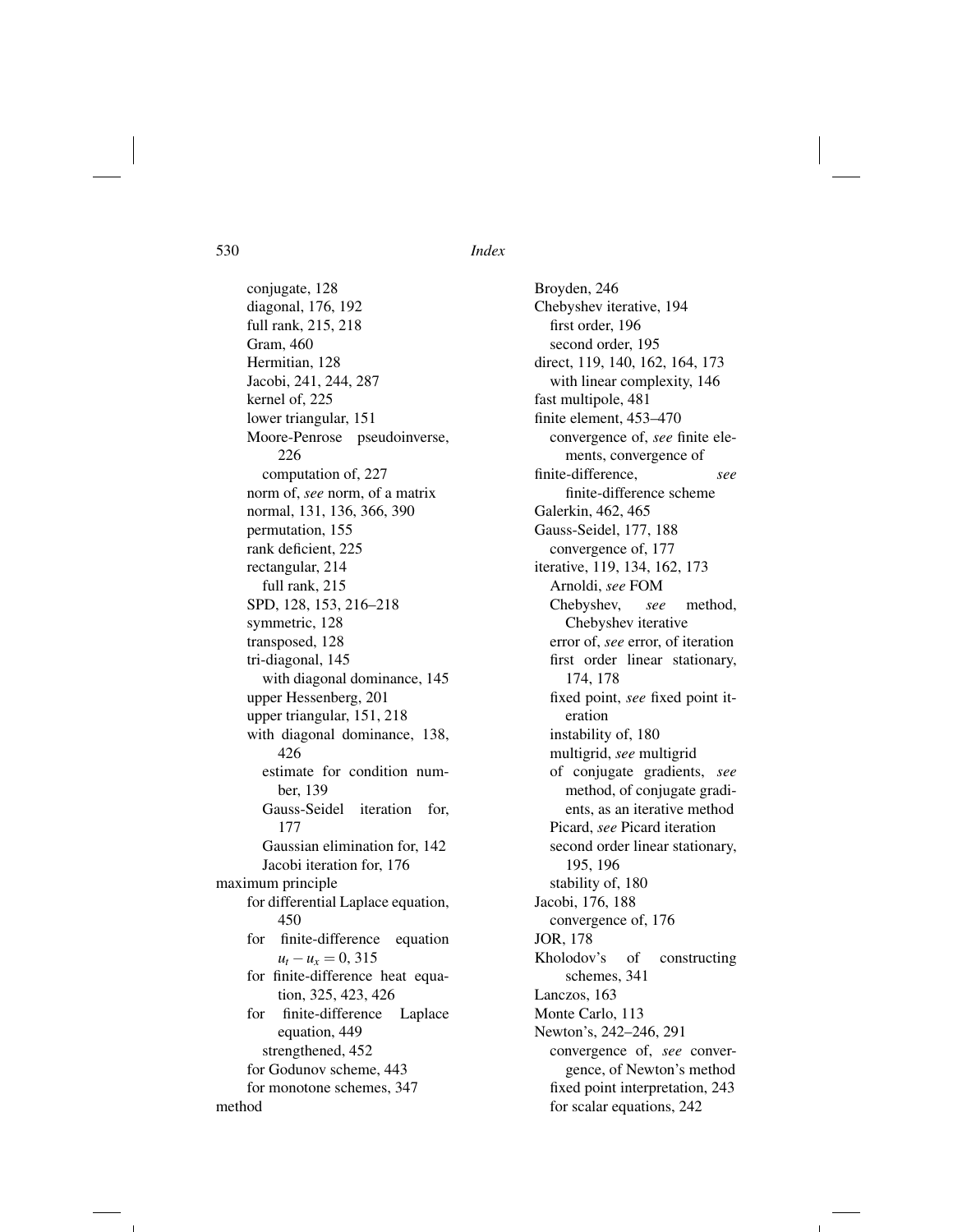for systems, 244 geometric interpretation, 243 modified, 246 Newton-Jacobi, 246 Newton-Krylov, 246 Newton-SOR, 246 of boundary elements, 473, 479– 481 of boundary integral equations, 473 of characteristics, 438 of conjugate gradients, 159, 161, 198 as an iterative method, 194, 196 computational cost of, 163 for computing exact solution, 162 of difference potentials, 473, 483–504 with difference approximation of boundary conditions, 498 with spectral approximation of boundary conditions, 499 of finite differences, *see* finitedifference scheme of finite elements, 446 of full orthogonalization, *see* FOM of generalized minimal residuals, *see* GMRES of Krylov subspaces, 198 of least squares, 213 geometric meaning of, 220 of linear programming, 213 of rootfinding, 231, 289 bisection, 233, 289 chord, 235 Newton's, 236, 290 secant, 235, 290 of shooting, 289 instability of, 290–291

of undetermined coefficients, 334–340 over-relaxation, 178 Jacobi, 178 successive, 178 projection, 462 quasi-Newton, 246 Richardson non-stationary, 174, 193 preconditioned, 188 stationary, 174 Ritz, 458, 465 SOR, 178 spectral Chebyshev, 306 collocation, 306 Fourier, 301–306 Galerkin, 306 no saturation of, 306 minimizing sequence, 457 multigrid, 204, 210 algebraic, 210 grid-independent performance of, 204 prolongation, 208 restriction, 207 V-cycle, 209 W-cycle, 209 multiple integrals computation of, 111 by coordinate transformation, 112 by Monte Carlo method, 113 by repeated application of quadrature formulae, 111– 112

## N

Newton's method, *see* method, of rootfinding, Newton's, *see* method, Newton's norm *C*, 126, 349, 389, 390, 420 *l*1, 126, 127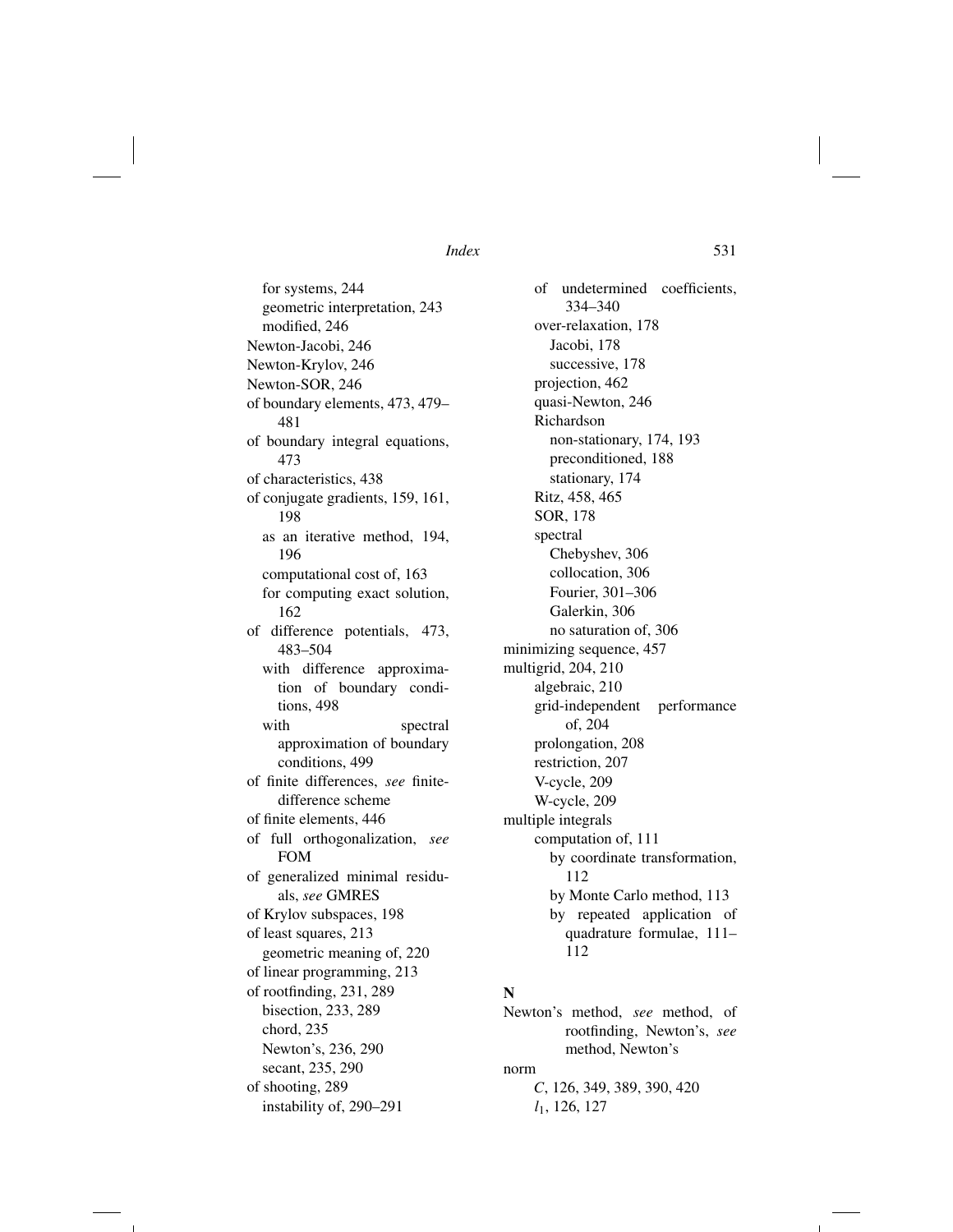*l*2, 127, 362, 390, 407, 410, 420, 421 *l*•, 126, 349 axioms of, 126 energy, 459 equivalence on vector spaces, 176 Euclidean, 127, 128, 131, 257, 362 first, 126 Hermitian, 127, 128 Manhattan, 126 maximum, 126, 127, 257, 311, 349, 448 of a grid function, 257 of a matrix, 129 maximum column, 130 maximum row, 130 of a vector, 125 of an operator, 81, 129 induced by a vector norm, 129 on a linear space, 126 Sobolev, 454

### O

operation count, *see* computational methods operator adjoint, 128 condition number of, *see* condition number, of a linear operator continuous, 81 elliptic, 190 equivalent by energy, 190 equivalent by spectrum, 190 Helmholtz, 461, 478 Laplace, 191, 476 eigenvalues of, 461 finite-difference, 122, 171, 448 linear, 81, 121, 124, 129, 273 matrix of, 121, 124 orthogonal, 132 unitary, 132

norm of, *see* norm, of an operator positive definite, 128, 168, 456 self-adjoint, 128, 164, 168 transition, 351, 386 boundedness of powers of, 387 eigenfunctions of, 351, 389 eigenvalues of, 351, 379, 389 spectrum of, 351, 372, 383, 389

## P

periodization by cosine transformation, 74 by extension, 74 phase error, *see* error, phase phase speed, 341 for the the state of  $\mathbf{r}$ first order upwind scheme, 342 for the Lax-Wendroff scheme, 343 Picard iteration, 237 piecewise regular function, *see* grid function, piecewise regular piecewise regular solution, *see* solution, piecewise regular pivot, 151 pivoting, 154 complete, 155 partial, 154 potential difference, 488–504  $u^+ = P^+v_\gamma$ , 489, 490  $u^- = P^- v_\gamma$ , 492  $u_N^+ = P^+ v_\gamma$ , 498 Cauchy type, 483, 493, 495, 498, 502 with jump  $v_{\gamma}$ , 493, 495, 502 double-layer, 476 density of, 476 single-layer, 476 density of, 476 precision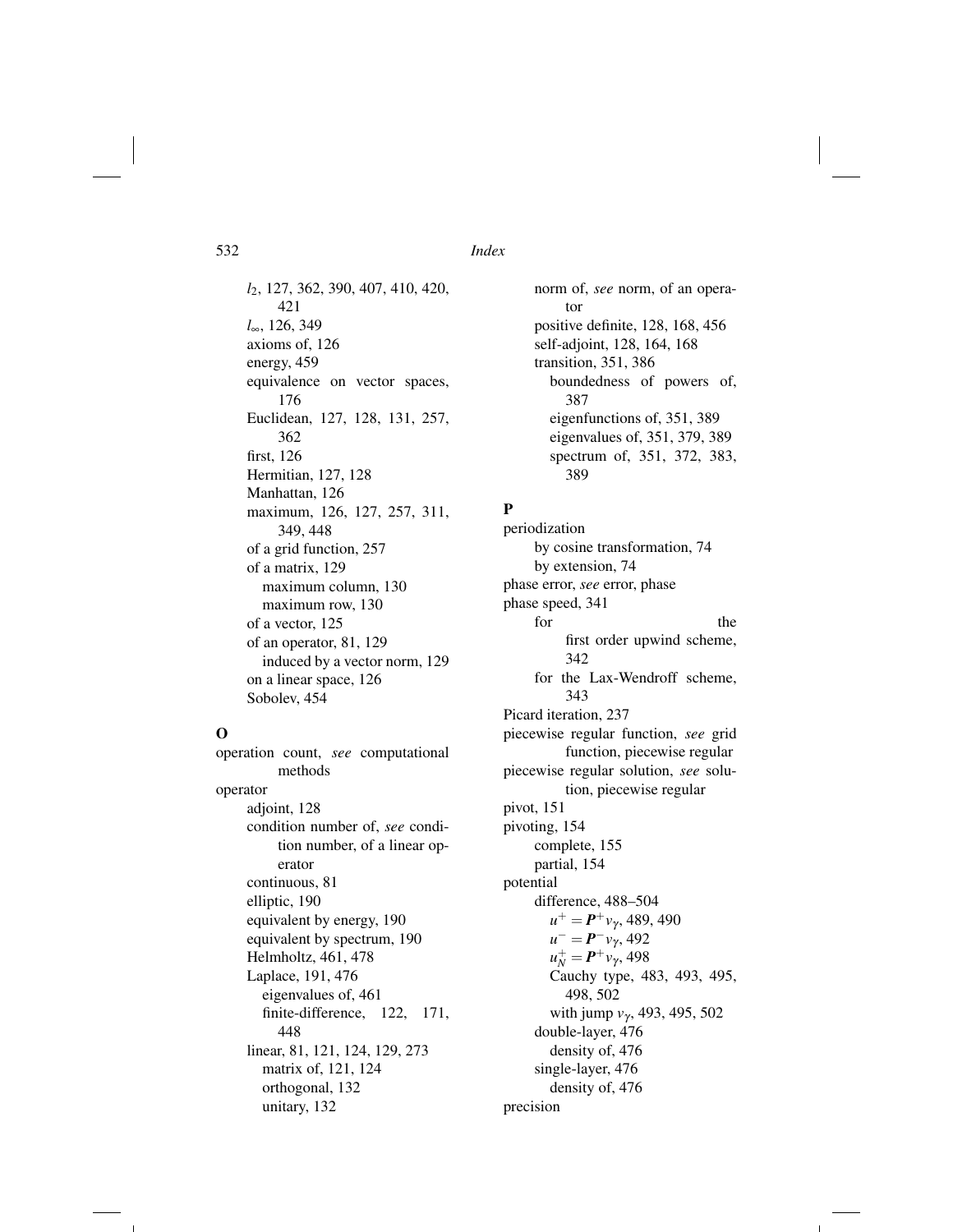double, 279 single, 279 precision, double, 157 preconditioner, 188 incomplete factorization, 192 polynomial, 192 recursive ordering, 192, 210 spectrally equivalent, 191 preconditioning, 188, 192 for discrete elliptic boundary value problems, 190, 191 primitive, 91 principle of frozen coefficients, 369 problem auxiliary, *see* auxiliary difference problem boundary value, 4, 253, 288, 291 Dirichlet, 445 elliptic, 121, 158, 186, 190, 205, 445–470 exterior, 485, 500 for the Helmholtz equation, 461, 478 for the Laplace equation, 475 for the Poisson equation, 121 interior, 485, 498 Neumann, 445 of the first kind, 445 of the second kind, 445 of the third kind, 445 Robin, 445 variational formulation of , 454, 457 Cauchy, 13, 271, 289, 290 difference, 349, 362, 369 difference vector, 365 for a first order advection equation, 309, 325, 326, 344 for a first order ordinary differential equation, 253, 284 for a hyperbolic system, 375 for a system of ordinary differential equations, 287 for acoustics system, 360

for the Burgers equation, 428 for the heat equation, 325, 330, 346, 356, 358 for the nonlinear heat equation, 370 for the wave equation, 358 Dirichlet, 121, 205, 332 exterior, 475 finite-difference, 121, 165, 168, 205, 489 for the Helmholtz equation, 461, 478 for the Laplace equation, 475, 485 for the Poisson equation, 121, 446, 454 interior, 475 spectrum of, 206 with variable coefficients, 451, 469 ill conditioned, 6–7 initial boundary value, 348, 377– 418 initial value, 253, 254, 261, 267, 274, 317 inverse source, 487 Neumann exterior, 475 for the Helmholtz equation, 478 for the Laplace equation, 475 interior, 475 Riemann, 434, 442 well conditioned, 6–7, 180 well-posed, 6 projection boundary, 492 Calderon's, 473, 492 of continuous solution on the grid, 256, 272, 308 orthogonal, 220 independence of basis, 221 on a subspace, 220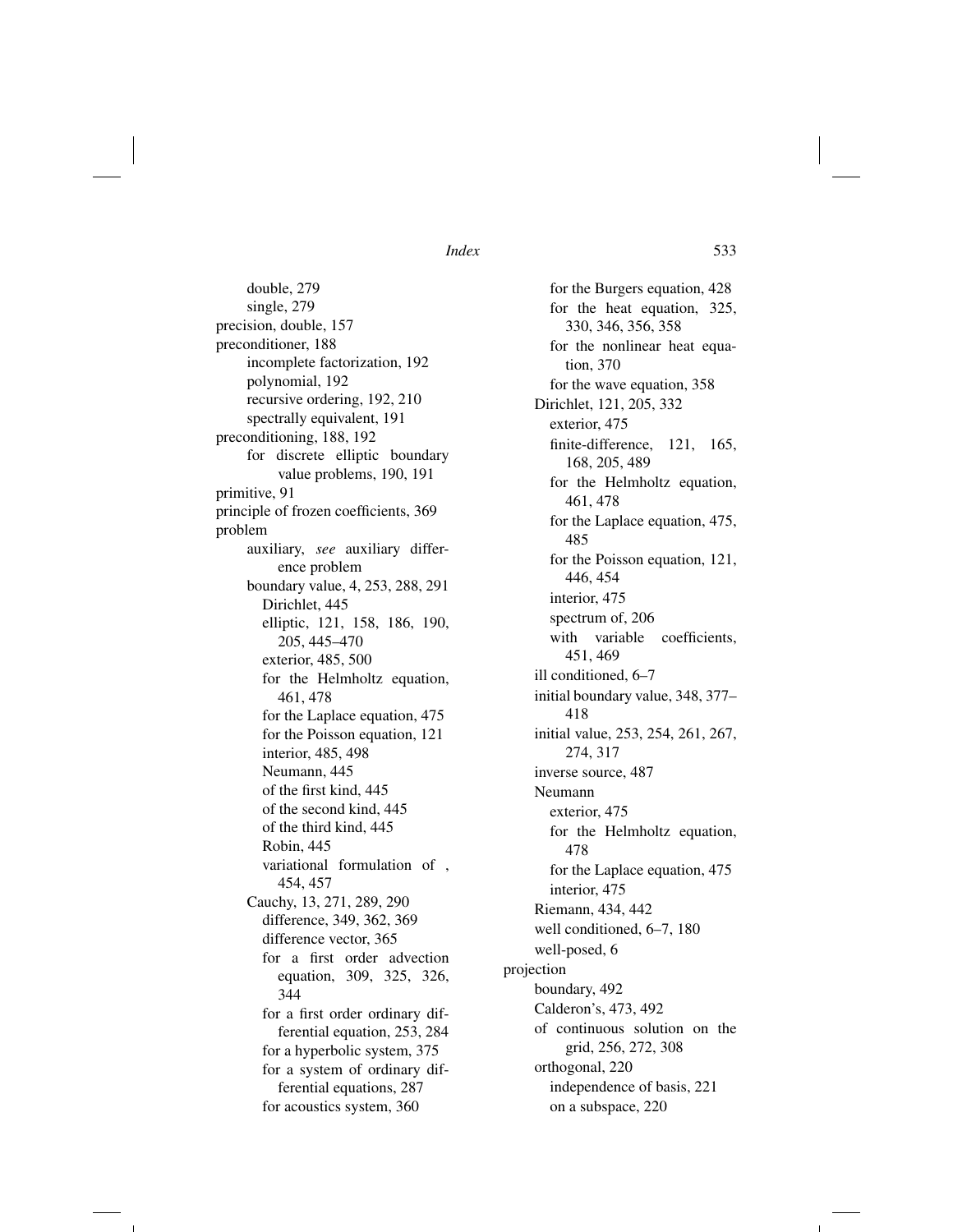## $\mathbf 0$

quadrature formulae, *see* formula, quadrature quotient difference, 27, 254, 261, 269 Rayleigh-Ritz, *see* Rayleigh-Ritz quotient

## R

rarefaction wave, 434 Rayleigh-Ritz quotient, 190 remainder of Taylor formula Lagrange form, 262, 266, 447 residual, 160, 174 of exact solution, 259, 261, 264, 309 residue, 180, 397 resonance of the interior domain, 478, 479 Riemann invariants, 419 rootfinding method of, *see* method, of rootfinding Runge example, 34

## S

saturation by smoothness, 41, 42 of finite-difference schemes, *see* finite-difference scheme, saturation of of piecewise polynomial interpolation, *see* interpolation, piecewise polynomial, saturation of of Simpson's formula, *see* formula, Simpson's, saturation of of splines local, *see* splines, local, saturation of nonlocal, *see* splines, nonlocal, saturation of of trapezoidal rule, *see* trapezoidal rule, saturation of

saturation on a given stencil, 293 scalar product, 126 axioms of, 126 scaling, 192 scheme difference, *see* finite-difference scheme finite-difference, *see* finite-difference scheme secant method, *see* method, of rootfinding, secant sensitivity to perturbations of interpolating polynomial algebraic, 32, 35 trigonometric, 61, 67 of solution, 6 finite-difference, 260, 273, 314, 319, 323 to a linear system, 133, 137 series Fourier, 68, 88, 95 coefficients of, 69, 95 convergence of, 69, 303, 305 discrete, 167 finite, 164, 167 finite, two-dimensional, 167 in the complex form, 170 partial sum of, 69, 88, 95, 303, 305 remainder of, 69, 88, 95, 303, 305 Laurent, 179 power, 23 Taylor, 13, 84 partial sum of, 13, 84 shock, 323, 427, 434, 443 rarefaction, 436 trajectory of, 439 similarity of matrices, 226 Simpson's formula, *see* formula, Simpson's single precision, *see* precision, single singular value, 226 singular value decomposition, 225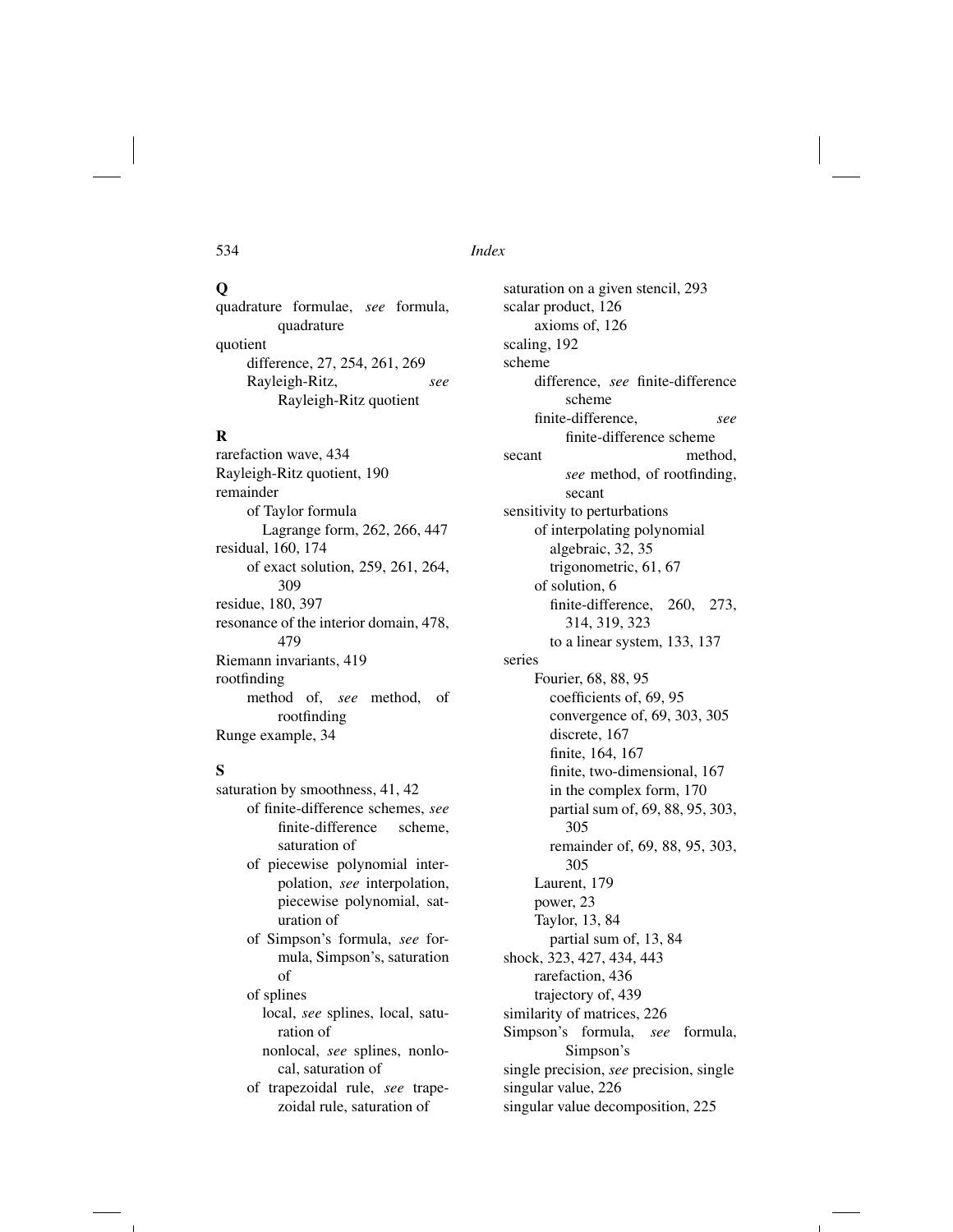singular vector left, 226 right, 226 solution approximate, 256, 308 classical, 433 continuous, 427 discontinuous, 427, 433 exact, 254, 258, 308 on the grid, 254, 258, 308 finite-difference, *see* finite-difference solution fundamental of the Helmholtz operator, 478 of the Laplace operator, 476 generalized, 212, 215, 433 computation by means of *QR*, 218 existence and uniqueness of, 215 for an operator equation, 221 in the sense of  $l_1$ , 213 in the sense of the least squares, 213 minimum norm, 228 of a conservation law, 433 of an overdetermined linear system, 202, 212, 215 piecewise regular, 493, 495, 502 plane wave, 341 weak, 212, 215, 433 computation by means of *QR*, 218 existence and uniqueness of, 215 for an operator equation, 221 in the sense of  $l_1$ , 213 in the sense of the least squares, 202, 213 minimum norm, 228 of a conservation law, 433 of an overdetermined linear system, 202, 212, 215

Sommerfeld radiation boundary conditions, 478 space *C*[*a,b*], 81, 88 *C*1, 236, 298 *C*2, 455–462 *C*•, 298  $L_1[a, b]$ , 87 *L*2[*a,b*], 88 C*n*, 125 R*n*, 125 *l*2, 362 affine, 199 Banach, 320 complete, 239, 454 Euclidean, 127 Hilbert, 88 linear, 63, 121, 125, 264 addition of elements, 125 basis of, *see* basis, in a linear space complex, 125 dimension of, 63, 121, 125, 264 elements of, 121 multiplication of elements by scalars, 125 normed, 126, 257, 264 real, 125 Sobolev  $W_2^1$  (or  $H^1$ ), 454 unitary, 127 vector, 125 spectral radius, 130, 169, 178, 181 spectrum boundaries of, 186, 194 sharp, 194 of a family of operators, *see* family of operators, spectrum of of a matrix, 130 boundaries of, 186 of an operator, 130, 393 of finite-difference problem, *see* finite-difference scheme, spectrum of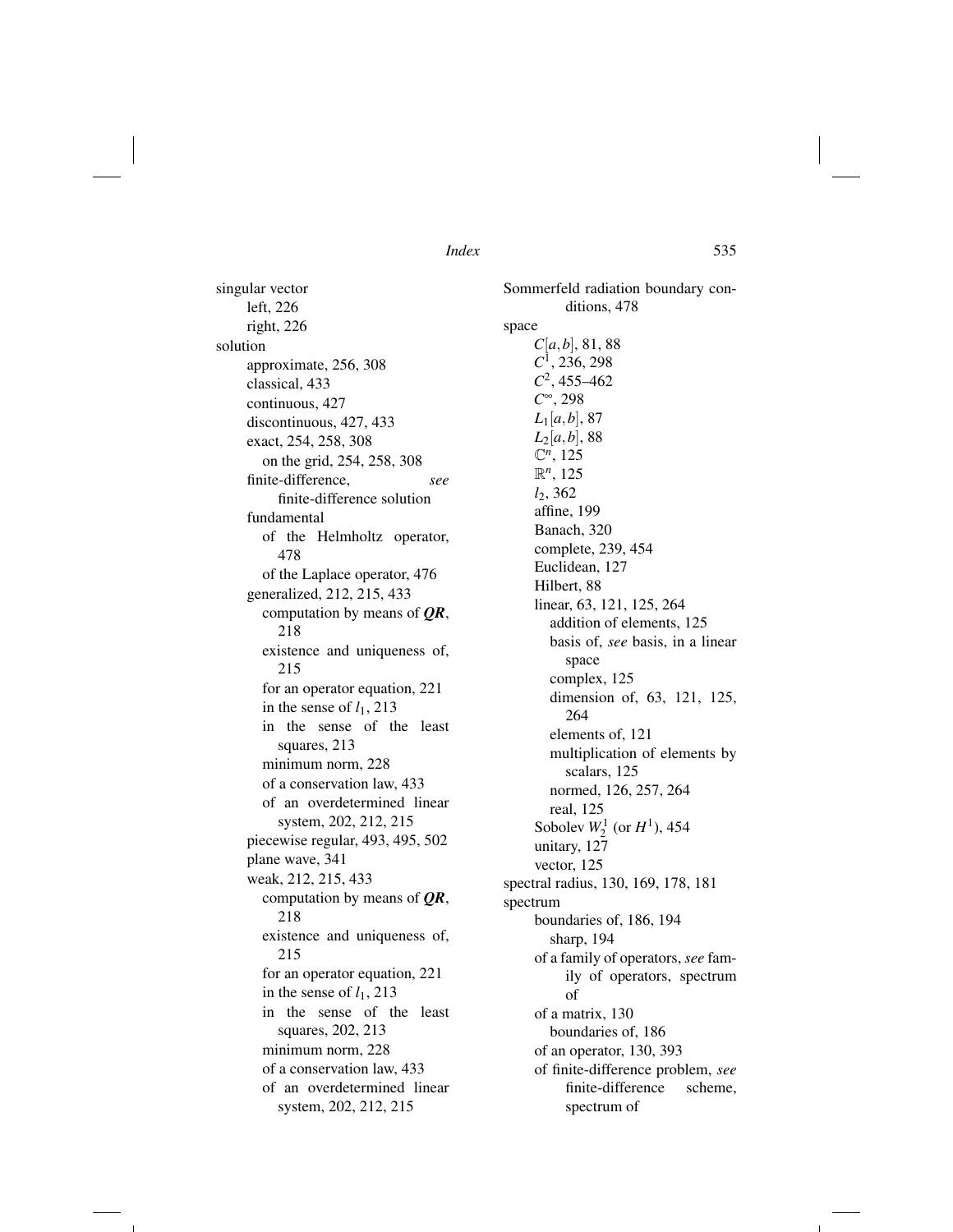of transition operator, *see* operator, transition, spectrum of splines local, 43–48 convergence of, 47 error estimate for, 46 optimality of, 47 saturation of, 48, 53 multi-dimensional, 58 nonlocal, 43, 48–53 convergence of, 53 error estimate for, 53 optimality of, 53 saturation of, 53 Schoenberg's cubic, 49 stability, 3, 14–15, 73, 79, 80, 147 of approximating operator equation, 321 of families of matrices, *see* family of matrices, stability of of finite-difference scheme, *see* finite-difference scheme, stability of stencil, *see* finite-difference scheme, stencil of subspace, 199 Krylov, *see* Krylov subspace summation by parts, 407, 409 SVD, *see* singular value decomposition system Cauchy-Riemann, 497 linear, 117, 119 canonical form of, 120, 123, 124, 140, 214 coefficients of, 119 condition number of, *see* condition number, of a linear system conditioning of, *see* conditioning, of linear systems consistent, 120 homogeneous, 120 matrix form of, 120

matrix of, 120, 214

of high dimension, 123 operator form of , 121, 123, 124 overdetermined, 202, 211, 214 right-hand side of, 119 of linear algebraic equations, *see* system, linear of scalar equations, 117

## T

theorem Bernstein, 87 Cauchy (convergence of fundamental sequences), 239 convergence of consistent and stable schemes, 273, 314 existence and uniqueness of algebraic interpolating polynomial, 25 of local spline, 44 of trigonometric interpolating polynomial, 62, 72 Faber-Bernstein, 86 fundamental, of calculus, 91 Godunov, 347 Godunov-Ryaben'kii, 391 Jackson inequality, *see* inequality, Jackson Kantorovich, 321 Kreiss matrix, 366 on stability of dissipative schemes, 376 Lagrange (first mean value), 240 Lax equivalence, 314, 323 Lebesgue inequality, *see* inequality, Lebesgue on integrability of the derivative of an absolutely continuous function, 87 maximum principle, 449 necessary and sufficient condition for stability in  $l_2$ , 363